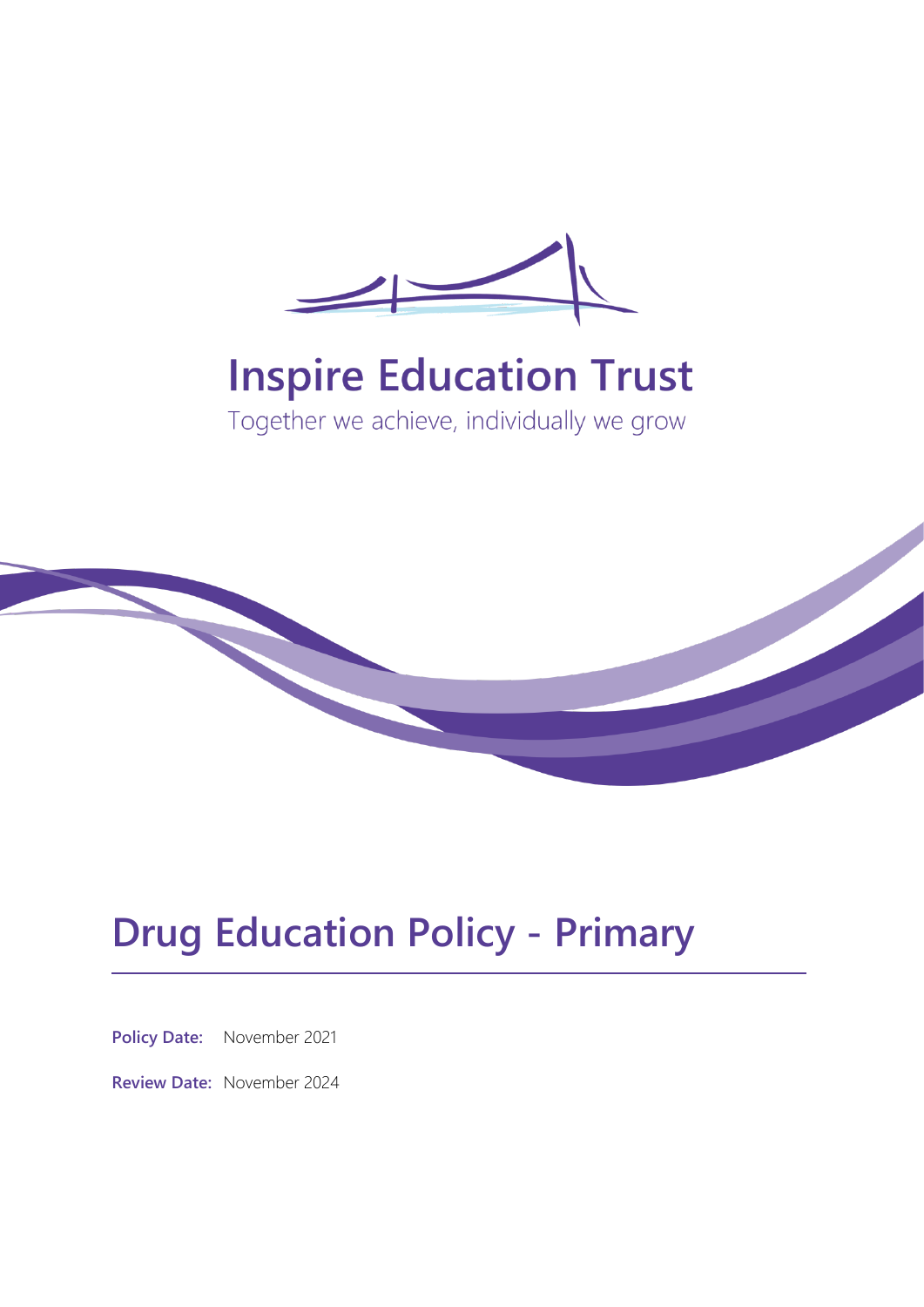## **Document History**

| Version | <b>Status</b> | Date          | <b>Author</b> | <b>Summary Changes</b>                                                 |
|---------|---------------|---------------|---------------|------------------------------------------------------------------------|
| V1      |               | <b>Nov 21</b> | Donna O'Brien | Comment from DfE RSHE<br>guidance added see<br>highlighted green - pg4 |
|         |               |               |               |                                                                        |
|         |               |               |               |                                                                        |

Page 2 of 12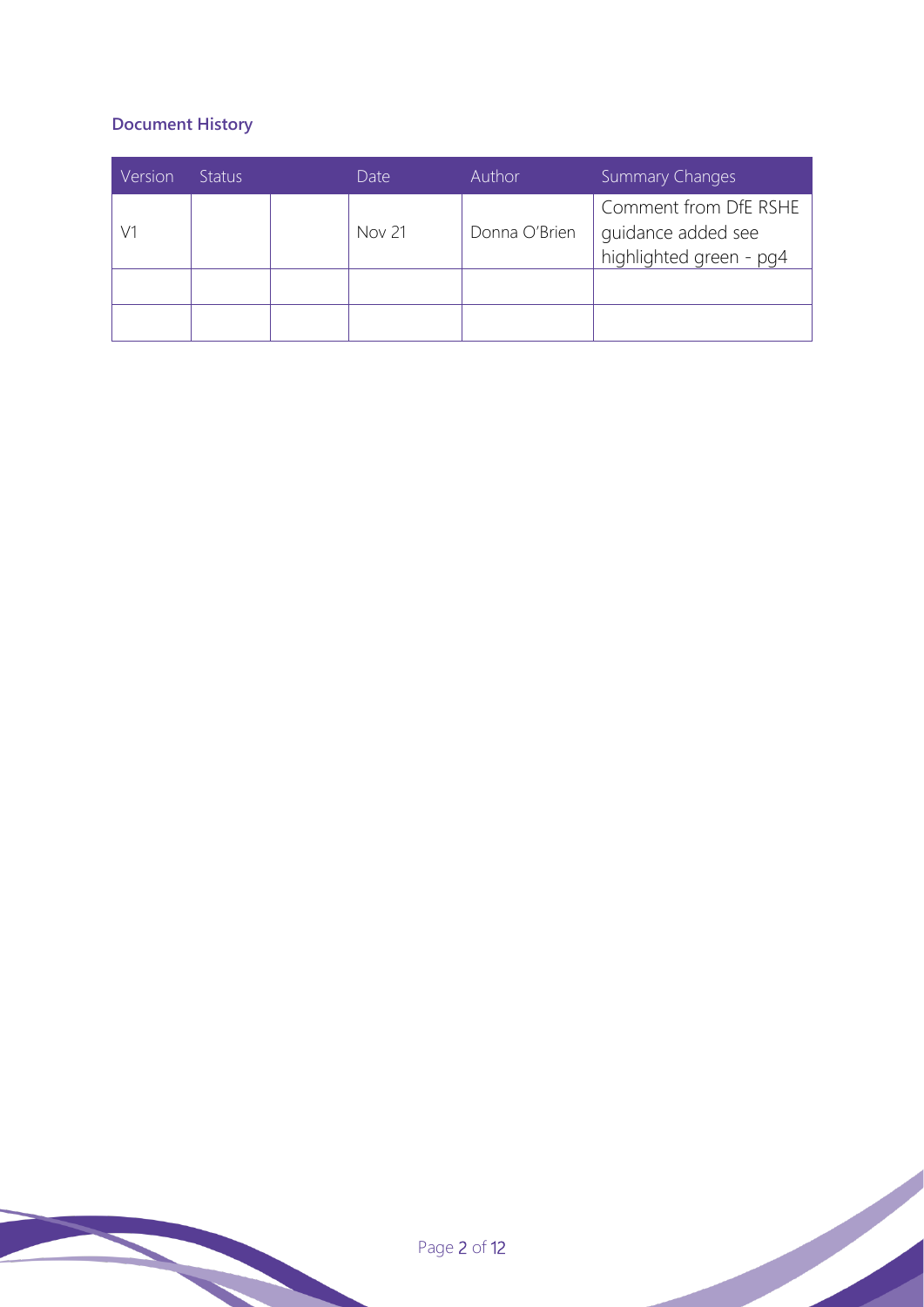## **1. Introduction**

Staff responsible for drugs issues: The PSHE Lead is responsible for the development, monitoring and review of the drug education curriculum, supporting and training staff and liaising with any external agencies to support the curriculum.

The Headteacher has overall responsibility for drugs issues including managing drug-related incidents, liaising with the Police and other external agencies, including support services.

The Local Governing Body liaises with the school about curriculum and policy.

#### **2. Links to other policies**

This policy should be read in conjunction with the following policies; PSHE and Citizenship, Health and Safety, Behaviour, Safeguarding and Administration of Medicines.

#### **3. Definition of drugs**

This policy uses the definition that a drug is: 'A substance people take to change the way they feel, think or behave' (United Nations Office on Drugs and Crime). The term 'Drugs' includes

- All illegal drugs
- All legal drugs including alcohol, tobacco and volatile substances which can be inhaled
- All over-the-counter and prescription medicines

Effective Drug and Alcohol Education can make a significant contribution to the development of the personal skills needed by pupils as they grow up. It also enables young people to make responsible and informed decisions about their health and well-being.

#### Definitions of other key words

Drug use describes any drug taking. Any drug use can potentially lead to harm, including through intoxication, breach of the law or school rules, or future health problems.

Drug misuse is drug taking which leads to social, psychological, physical or legal problems through intoxication, regular excessive consumption and/or dependence.

#### **4. Why a policy is needed**

Although it is highly unlikely that illegal drugs will be in our primary school, we believe that drugs play a part in the lives of every one of us and recognize that drug use and misuse can have a serious effect on health, well being and academic achievement. We therefore have a crucial role to play in drug prevention and education.

Primary aged children need to be protected from the harm that drugs can cause and it is our responsibility to give them the knowledge and skills to be able to be healthy and keep safe.

We take a positive and proactive approach to the issue of drugs and this policy aims to:

- Give a clear view on the use of drugs in school.
- Provide information so that everyone is clear about the procedures should an incident occur and the approach taken by the school.
- Give information about what is taught, how it is taught
- Give guidance to teachers, support staff and visitors about drug education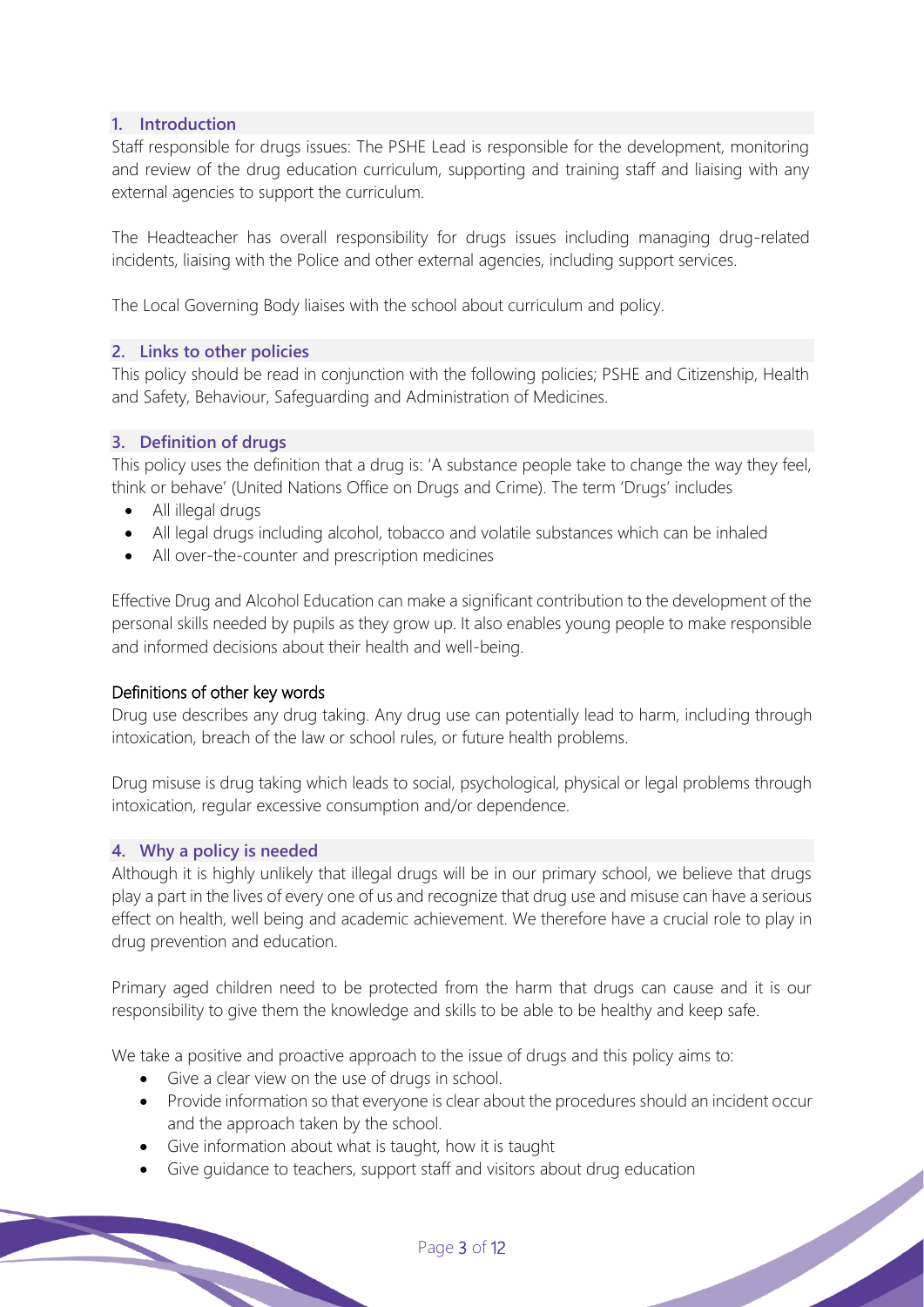## **5. Approach to tackling drugs**

As part of being a healthy school we take a whole school approach to drugs through

- A planned drug education programme through PSHE and citizenship informed by pupils, staff and parent's views, as well as science
- Carefully considered responses to drug-related incidents informed and supported by the views of the whole school community
- Clear rules and sanctions related to drugs
- Access to specialist support and advice, if needed
- Providing training and support for staff

## **6. Drug education**

Teaching about drugs, alcohol and tobacco is taught through PSHE and citizenship and in Science where it is required in the National Curriculum. This Jigsaw PSHE scheme of work is informed by existing DfE guidance on Drug and Alcohol Education (DfE and ACPO drug advice for schools.)

The DfE statutory guidance for RSHE states that by the end of Primary School children should know;

• the facts about legal and illegal harmful substances and associated risks, including smoking, alcohol use and drug-taking.

## Moral and Values Framework

The Drug and Alcohol Education programme at our school reflects the school ethos and demonstrates and encourages the following values.

For example:

- 1. Respect for self.
- 2. Respect for others.
- 3. Responsibility for their own actions
- 4. Responsibility for their family, friends, schools and wider community.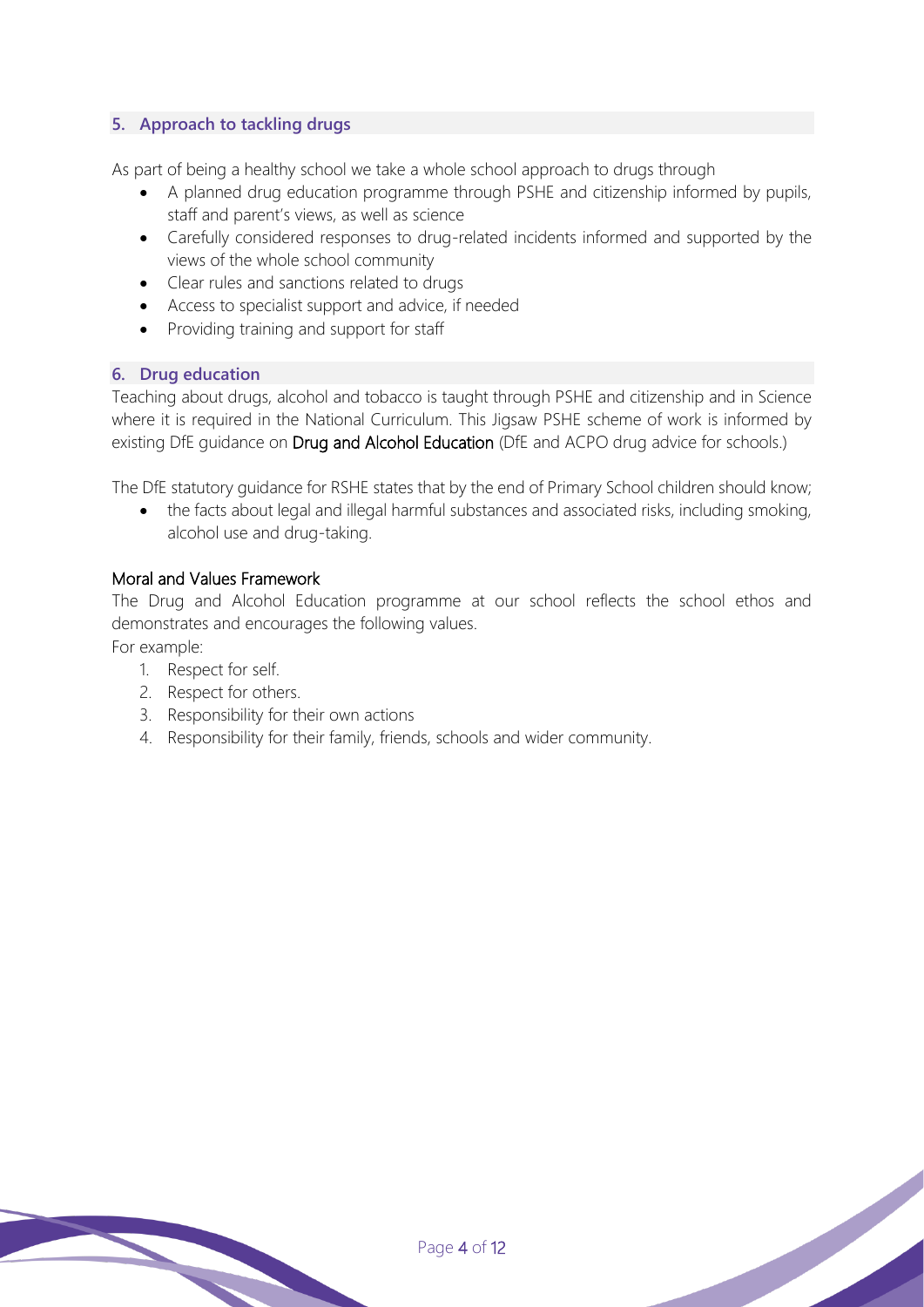## Jigsaw Content

The grid below shows specific Drug and Alcohol Education learning intentions for each year group in the 'Healthy Me' Puzzle.

| Year<br>Group  | Piece Number<br>and Name                     | Learning Intentions 'Pupils will be able to'                                                                                                                                                                                                       |
|----------------|----------------------------------------------|----------------------------------------------------------------------------------------------------------------------------------------------------------------------------------------------------------------------------------------------------|
| $\overline{c}$ | Piece 3<br>Medicine<br>Safety                | understand how medicines work in my body and how important it<br>is to use them safely<br>feel positive about caring for my body and keeping it healthy                                                                                            |
| 3              | Piece 3<br>What Do I<br>Know About<br>Drugs? | tell you my knowledge and attitude towards drugs identify how I<br>feel towards drugs                                                                                                                                                              |
| 4              | Piece 3<br>Smoking                           | understand the facts about smoking and its effects on health, and<br>also some of the reasons some people start to smoke<br>can relate to feelings of shame and guilt and know how to act<br>assertively to resist pressure from myself and others |
|                | Piece 4 Alcohol                              | understand the facts about alcohol and its effects on health,<br>particularly the liver, and also some of the reasons some people<br>drink alcohol                                                                                                 |
|                |                                              | can relate to feelings of shame and guilt and know how to act<br>assertively to resist pressure from myself and others                                                                                                                             |
| 5              | Piece 1<br>Smoking                           | know the health risks of smoking and can tell you how tobacco<br>affects the lungs, liver and heart                                                                                                                                                |
|                |                                              | make an informed decision about whether or not I choose to<br>smoke and know how to resist pressure                                                                                                                                                |
|                | Piece 2 Alcohol                              | know some of the risks with misusing alcohol, including anti-social<br>behaviour, and how it affects the liver and heart                                                                                                                           |
|                |                                              | make an informed decision about whether or not I choose to drink<br>alcohol and know how to resist pressure                                                                                                                                        |
| 6              | Piece 2 Drugs                                | know about different types of drugs and their uses and their effects<br>on the body particularly the liver and heart                                                                                                                               |
|                |                                              | be motivated to find ways to be happy and cope with life's<br>situations without using drugs                                                                                                                                                       |
|                | Piece 3 Alcohol                              | evaluate when alcohol is being used responsibly, anti-socially or<br>being misused<br>tell you how I feel about using alcohol when I am older and my<br>reasons for this                                                                           |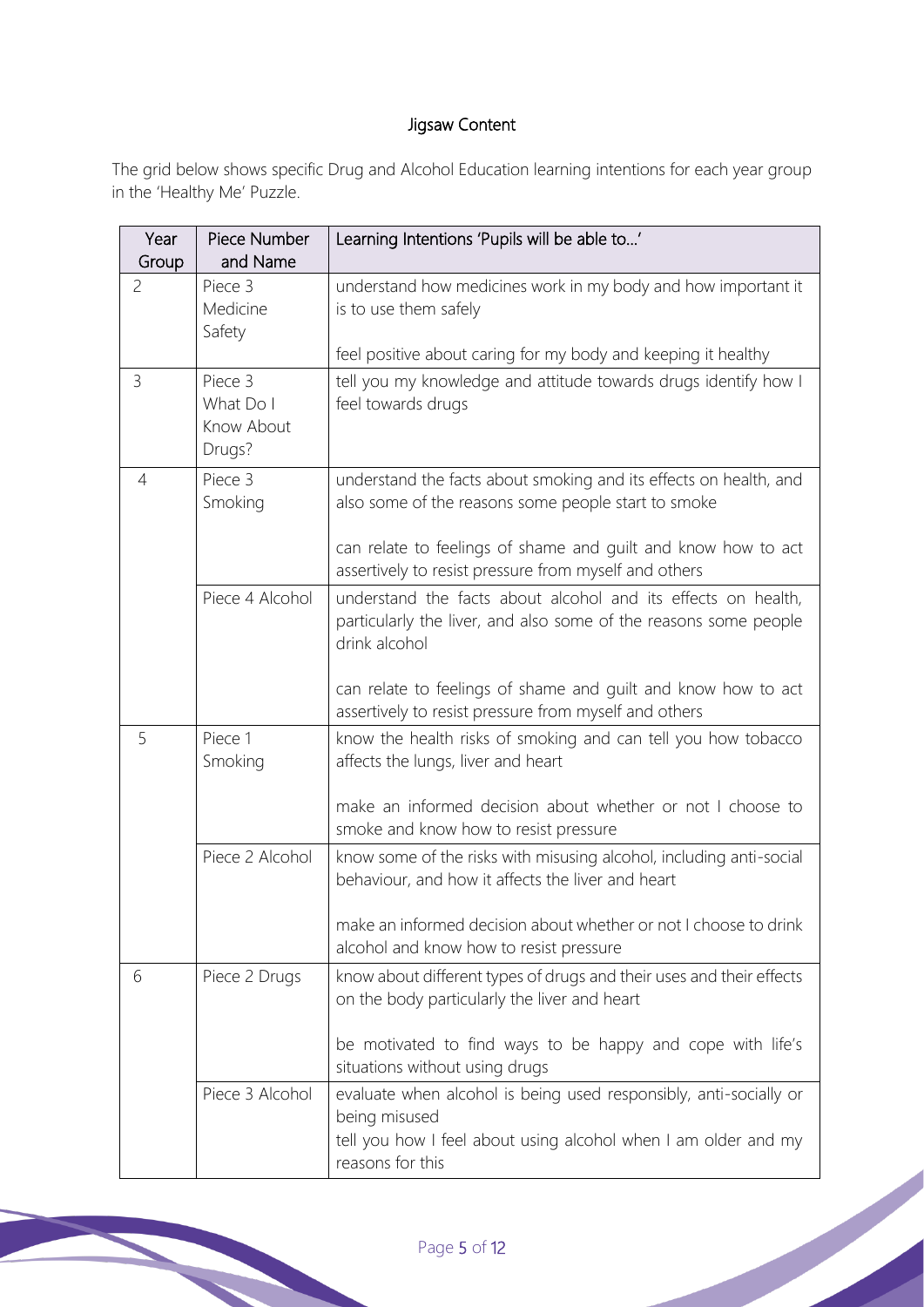## How it is taught (including involving outside contributors)

A wide range of active teaching methods are used that enable pupils to learn skills to be safe and healthy, discuss their views, explore their own and other peoples' attitudes and values about drugs, as well as learn key information about the effects and risks of drugs and practice skills to stay safe if involved in a drug-related situation. Such activities include role play, discussions, debates, case studies, quizzes, research and games. Pupils work individually, in pairs, in small groups and with the whole class, mixing up so that they experience working with lots of different pupils in the class, as well as in friendship groups.

All classes establish clear ground rules to ensure that pupils discuss opinions with respect and listen to one another as well as ensuring that pupils and teachers do not disclose personal information.

Drug education is taught by the class teacher and sometimes involves the school nurse or other professionals.

#### **7. Management of drugs in school**

#### School's view about the use of drugs

This school does not permit the possession, use or supply of any illegal or legal drug (unless authorized legal drug), which takes place within the school boundaries. This covers; on or near the school premises, within the school day and during term time, on school visits, school journeys and at school social events.

These rules apply equally to staff, pupils, parents and carers, governors and those working and visiting the school.

#### Management of authorised legal drugs

This school has agreed that there are circumstances, when some legal drugs are authorized for use in school. These are prescribed medicines, hazardous chemicals (and solvents) and alcohol.

#### *(i) Medicines*

In most cases, staff do not administer medicines at school to pupils unless it would be detrimental to health or attendance not to administer and only with parental written consent. Details about managing medicines can be found in our policy on supporting pupils with medical needs. The decision to allow pupils to self administer medicines rests with a Co-Headteacher.

Schools are allowed to keep a salbutamol inhaler for use in emergencies. It is only for children who have written parental consent, who have been diagnosed with asthma and prescribed an inhaler or who have been prescribed an inhaler as reliever medication. *Please see our school protocol for using the emergency inhaler as part of our supporting pupils with medical conditions policy.* 

Asthma inhalers, held in school with written parental consent, are kept secure with safe and easy access for school staff authorised to administer. Children's personal inhalers are taken on all off-site visits and held by the accompanying school staff.

Staff are aware of any serious medical conditions which affect pupils in their class.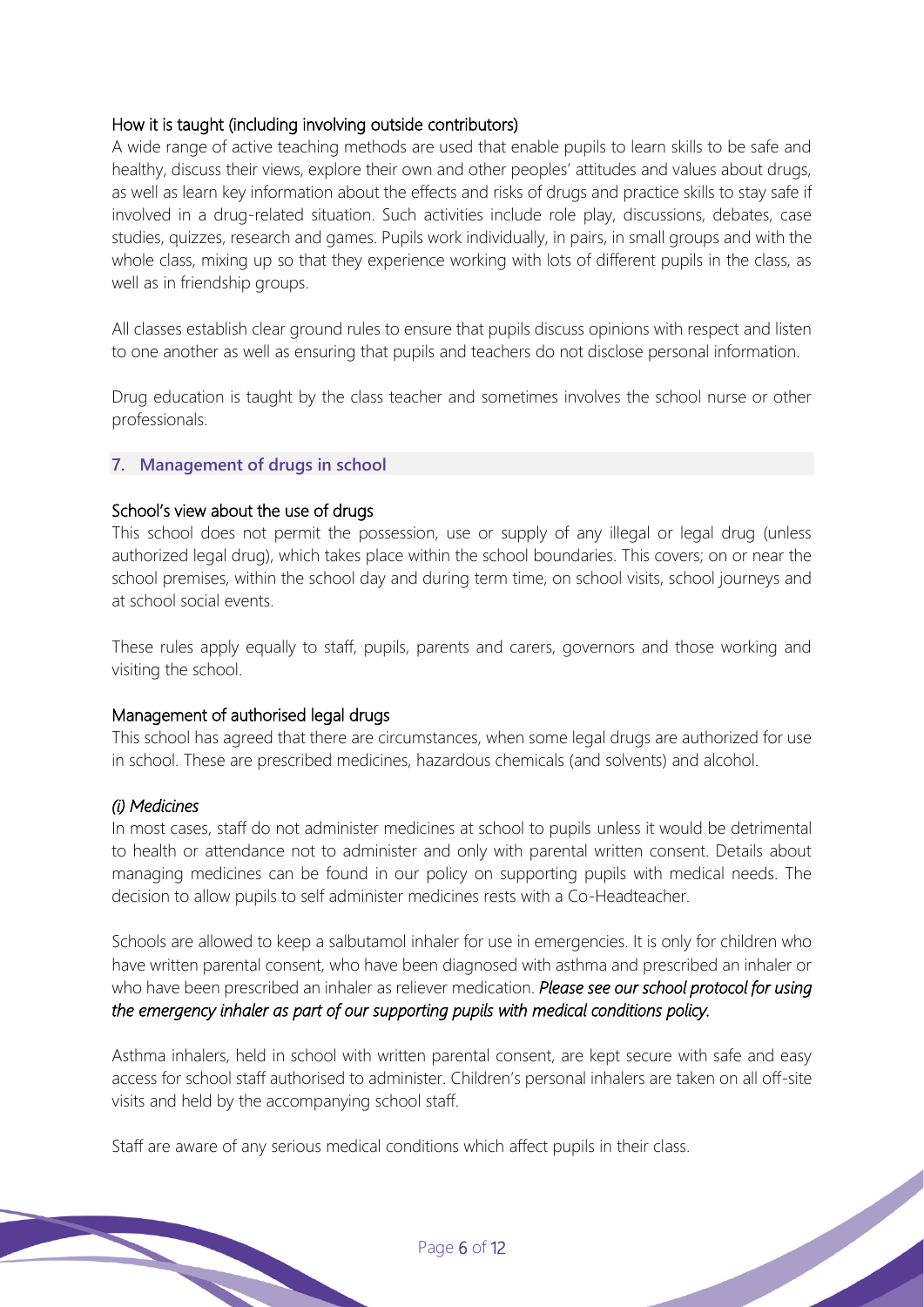The School Nurse will be informed of any children attending the school with medical conditions. Advice will be sought on ensuring they have an appropriate care plan and that school staff are trained to administer any medication required for the day to day management of their condition in school or during a medical emergency.

#### *(ii) Hazardous chemicals and volatile substances (solvents)*

Arrangements for the secure and safe storage of chemicals e.g. for cleaning are set out in the Health and Safety Policy.

In the event of a child or adult whom is required to use medical sharps to address the management of their health condition (e.g. insulin or gluco blood testing) a medical sharps disposal bin will be provided. Advice will be sought from the School Nurse regarding the management of the sharps and sharps bin on the school site.

#### *(iii) Alcohol*

There are occasions when alcohol is authorised at school during parent's events and staff social events.

#### **8. Smoking policy**

We are a smoke free school and staff, parents, pupils and visitors are not allowed to smoke anywhere on school premises or in sight of the school. Smoke free signage is prominent around our school grounds.

We display information about giving up smoking on displays around the school and on parent and staff notice boards.

#### *E-cigarettes (sometimes known as nicotine vaporisers)*

Although e-cigarettes are not covered by smoking legislation we do not allowing the use of ecigarettes by pupils, staff, parents, contractors or visitors on the school premises and strongly discourage parents using them when collecting their children from school.

#### **9. Management of drug-related incidents**

#### Definition of a drug-related incident

In this school, a drug-related incident includes any incidents involving any drug that is unauthorised and therefore not permitted within the school boundaries.

Drug related incidents in a primary school rarely involve illegal substances but can involve: Pupils smoking cigarettes in school, a parent/carer collecting their child whilst drunk, pupils selling cigarettes to other pupils, misusing another pupils' asthma inhaler, disclosing concern about a family member who has a drug problem, giving medicines to another pupil, a teacher with information about the illegal sale of cigarettes at a local shop, the school keeper finding used syringes in the playground, a member of the public phoning the school to say they have seen pupils smoking.

#### *School responses to drug-related incidents*

In all drug-related incidents the following principles will apply: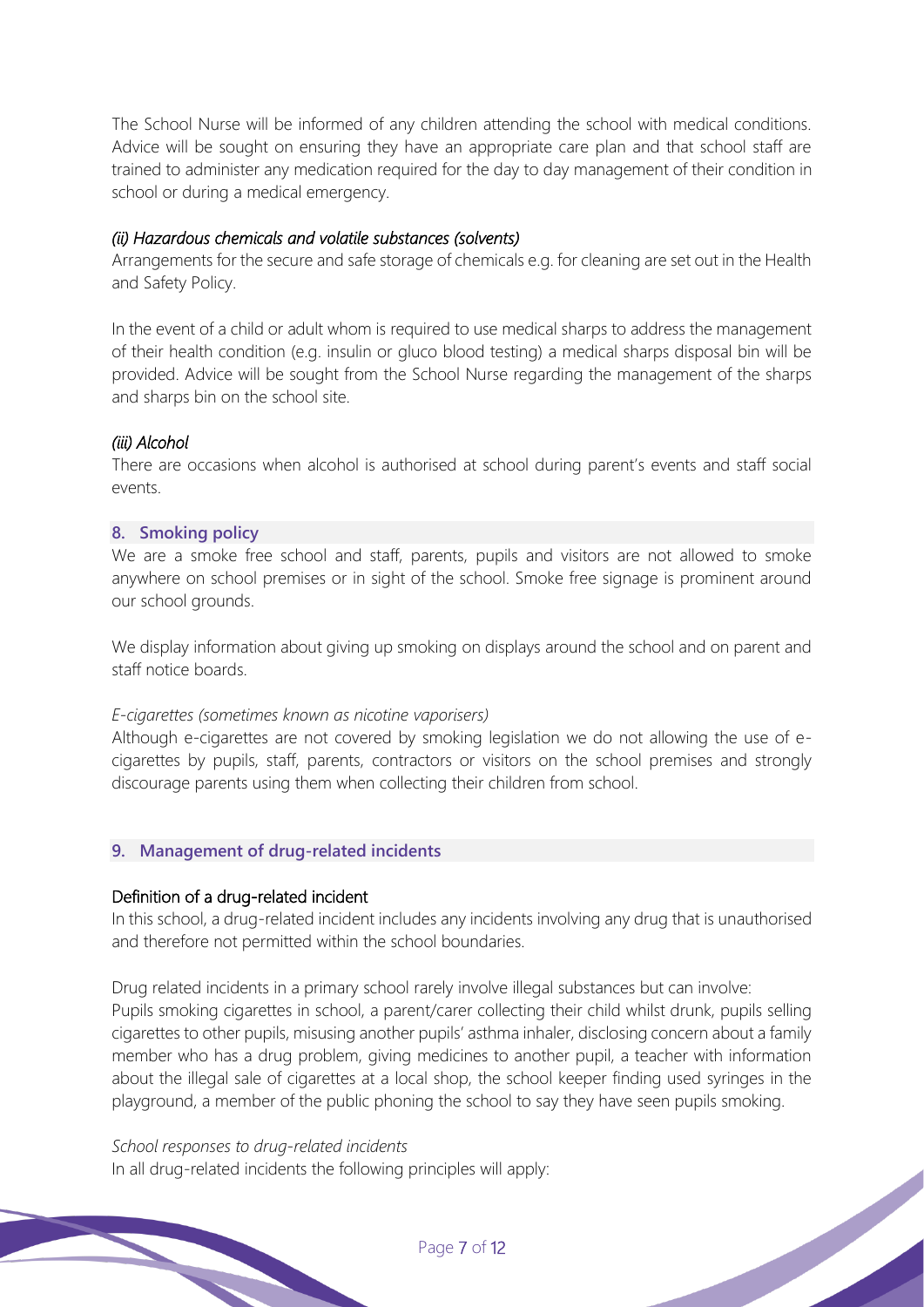- The Headteacher will be informed immediately
- All situations will be carefully considered before deciding on the response
- The needs of the pupil(s) will always come first, whilst also taking account of the needs of the school as a whole
- Parents/carers will be involved at an early stage and throughout any investigation
- Support agencies, including the police will be involved as appropriate and in keeping with legal requirements
- A range of responses will be considered including disciplinary and counselling/supportive responses.
- Permanent exclusion will not be the automatic response and will only be used in the most serious cases and as a final resort
- Any action taken will be in line with the School's Behaviour policy.
- Decisions about the response will depend on the severity of the situation, whether the offence is one of a series or a first time and whether the person involved is putting themselves and others at risk. The Headteacher, in consultation with key staff will decide whether a disciplinary and/or counselling action should take place.
- Incidents will be reported to the Chair of Governors.

Possible responses might be:

(i) Support and counselling

If a pupil has a concern about drugs or has been involved in a drug related incident or is themselves at risk of drug misuse, we will seek support from our Social Services and if appropriate refer to a specialist agency

(ii) Sanctions

Where a school rule related to drug use, is broken, sanctions will be given. The type of sanction will depend on the nature and degree of the offence. Decisions about sanctions will be made by the Headteacher and consistent with the behaviour policy. In the unlikely event of an incident involving illegal drugs, permanent exclusion will be considered and used if needed

## Procedures for managing incidents

## *Reporting a drug-related incident*

All drug-related incidents are reported to the Headteacher

Although there is no legal obligation to report an incident involving drugs to the police, we will inform Police immediately any incident involving a suspected illegal drug. Incidents involving legal drugs will remain school matters, although we will contact Trading Standards or the Police about the sale of tobacco, alcohol and solvents to under age students, from local shops.

#### *Recording the drug-related incident*

All drug-related incidents are recorded on CPOMs. The form is given to the Headteacher and kept confidential in the school office.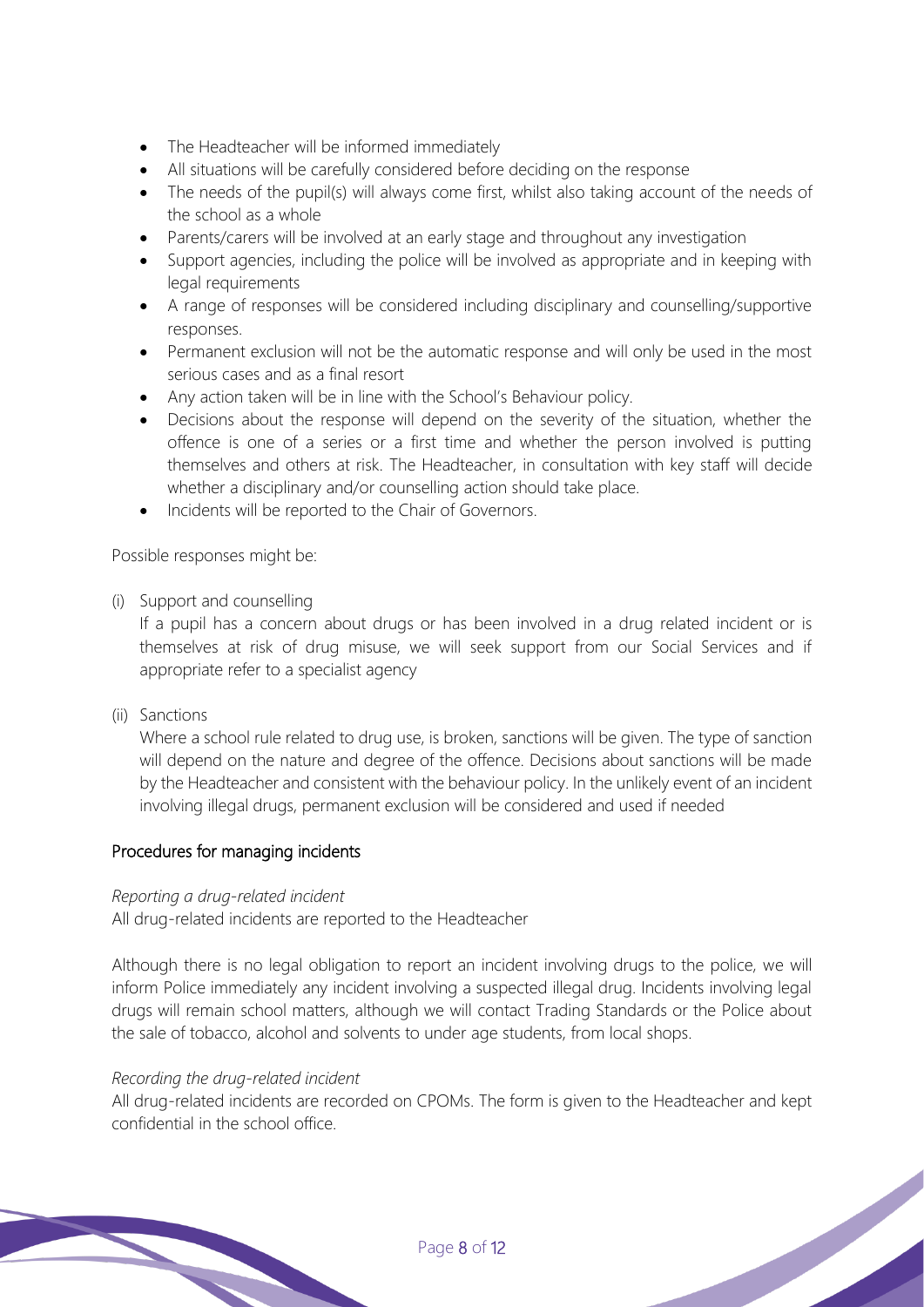In all drug-related incidents the Headteacher, in consultation with key staff, will decide on the responses, including the use of sanctions and/or counselling and support.

It is very rare for primary-age pupils to misuse drugs in school, however we believe it is important to be prepared should such an incident occur.

## Medical emergencies when a pupil is unconscious as a result of drug use

Staff with first aid qualifications should be called immediately but the pupils not left alone. The pupil will be placed in the recovery position and an ambulance called immediately. Parents/carers will be informed immediately.

#### Intoxication, when a pupil is under the influence of a drug

The pupil will be removed to a quiet room and not left alone. The first aider and Co-Headteacher called. The pupil will be helped to calm down and medical assistance sought immediately. Parents/carers will be informed and called to the school.

#### Discovery/observation

When a person is discovered using, supplying or holding a substance that is not permitted on school premises and which is described in this policy.

If the substance is suspected to be illegal, staff can take temporary possession of it

- it will be confiscated, in the presence of a second member of staff as witness
- the sample will be sealed in a plastic bag with details of the date and time of the seizure/find and witness present and stored in a secure location (e.g. a safe or lockable container) with access limited to the Co-Head and Assistant Head.
- the pupil will be taken to the school office and the Co-Head or Assistant Head called and the pupils questioned.
- the police will be notified immediately, who will collect it and store or dispose of it, in line with locally agreed protocols.
- we will record details of the incident, including the police incident reference number.
- we will inform the pupil's parents/carers and they will be asked to come into school, unless it is not in the best interests of the child to do so.
- identify any safeguarding concerns and develop a support and sanctions response including internal exclusion whilst investigations are carried out.

If the substance is legal (but unauthorised in school) it will be disposed of or handed to the parent/carer.

#### *Searches*

Staff are allowed to confiscate pupil's property, as a disciplinary penalty, where reasonable to do so, including substances, whether legal or not.

If staff find other substances which are not believed to be illegal/controlled drugs these can be confiscated where staff believe them to be harmful or detrimental to good behaviour.

If school staff are unable to identify the legal status of a drug, it should be treated as an illegal drug.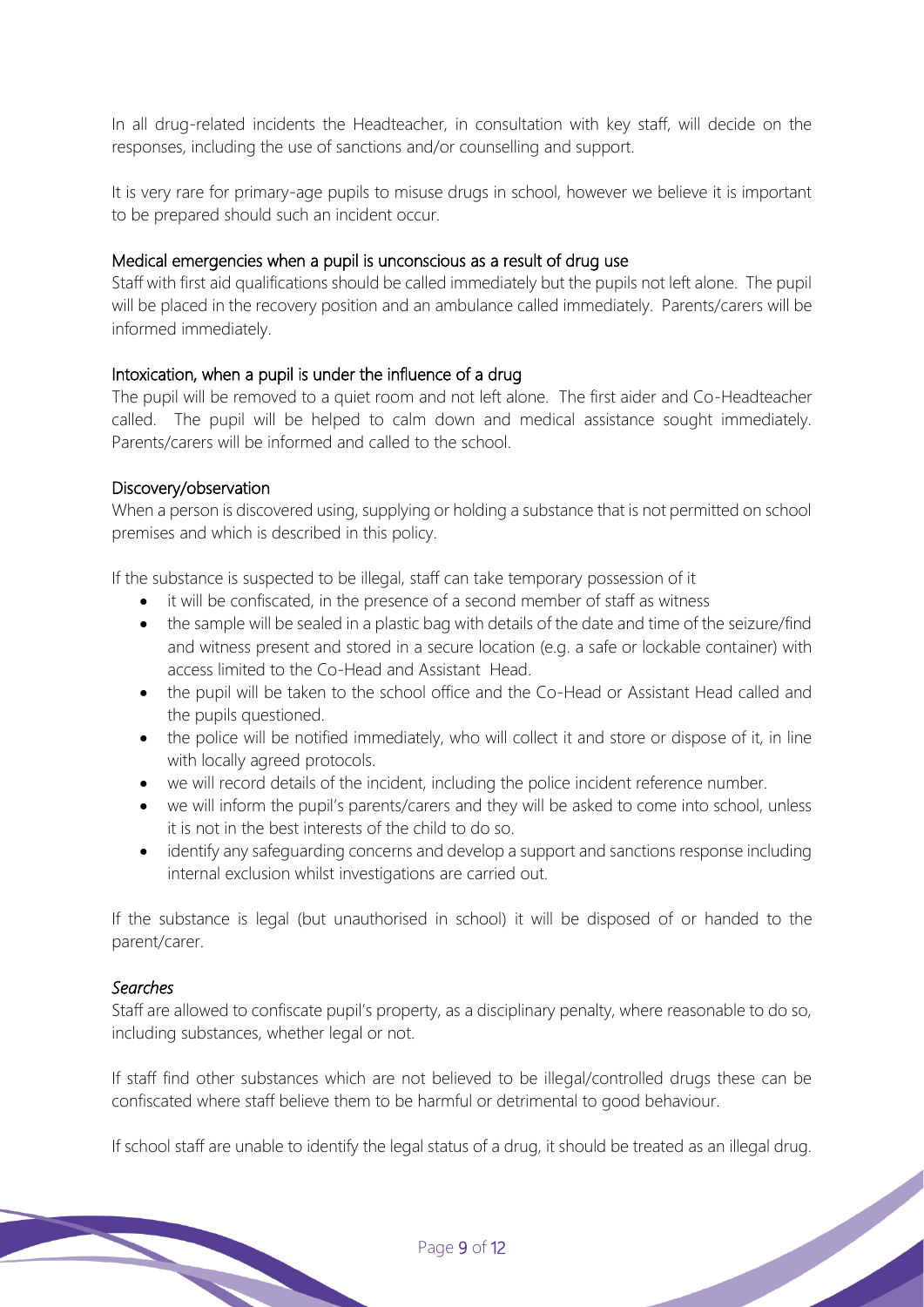If a member of staff has reasonable grounds for suspecting that a pupil is carrying illegal drugs on them or in their personal property, they will ask the pupil to voluntarily produce the substance, in the presence of two members of staff. In circumstances where a pupil refuses to do this the member of staff will discuss with a Co-Headteacher who may decide to carry out a search in the presence of another member of staff. A Co-Headteacher is the only person authorised to carry out a search, unless they are not the same sex as the pupil and then a Co-Headteacher will authorise a senior member of staff. The search will take place in school or where staff have lawful control of pupils.

We will keep a record of the search and inform parents if a substance is found, although there is no legal requirement to do this or inform parents before or after a search or seek their consent to search a child.

Teachers can search pupils' bags/trays and in circumstances where a member of staff believes drugs have been stored there, they will seek the pupils' consent and search with a Senior member of staff present. If consent is refused the decision to search will be taken by the Headteacher.

#### *Dealing with drug-taking materials*

School site staff make regular checks of the school grounds and know how to deal with drug-taking materials, including needles, in line with health and safety advice.

Pupils are taught what to do if they come across needles on the school premises and know not to touch needles and to inform a member of staff immediately.

Disclosure when a pupil discloses to a member of staff that he/she has been using drugs, or is concerned about someone else's drug use.

In these situations, staff will be non-judgemental and caring and will show concern for the pupil. Pupils know that teachers cannot promise total confidentiality. The Headteacher or Deputy should be informed as soon as possible so that appropriate support can be found.

Suspicion/rumour. Staff should not assume use of drugs on the basis of rumours or behaviour alone. However, it there is a suspicion, evidence will be collected over a period of time before a decision is made to question the pupil(s) involved.

#### Intoxicated parents/carers

Our schools rules for drugs apply to all people who are on the school premises and we expect that parents/carers will adhere to these rules. If a parent/carer comes to school and appears to be under the influence of drugs or alcohol, they will be asked to leave. If they have come to collect their child, we will sensitively offer to phone for someone else to come and collect the child. If we are concerned that the child is at risk then we will follow the Child Protection procedures.

## Needs of pupils

We are sensitive to the needs of students whose parent/carers or family members have problems with drugs. Where problems are observed or suspected or a pupil discloses problems, we will assess the pupils' welfare and support needs and if needed, involve external support for the child and, where appropriate, for the family.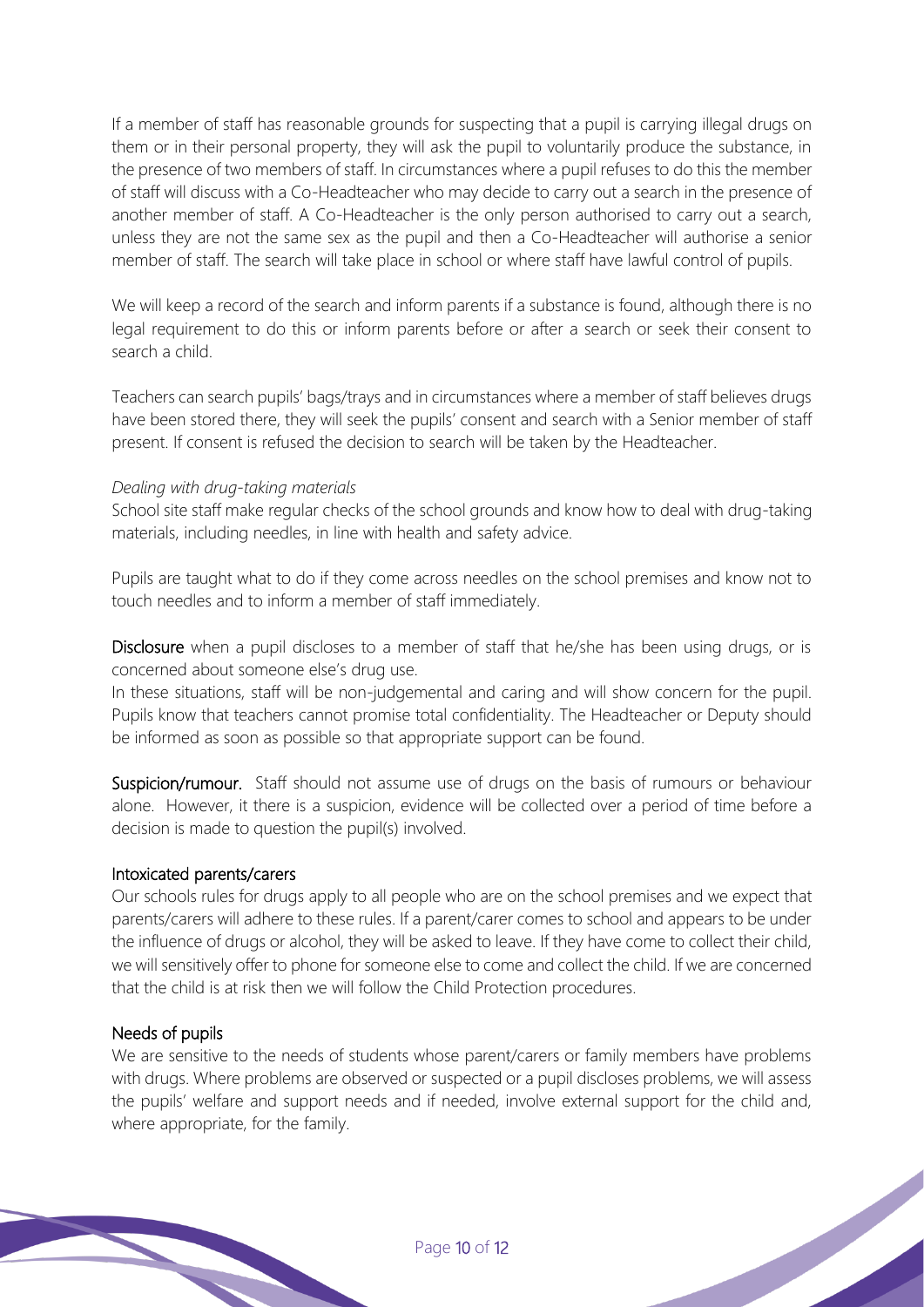#### **10. Confidentiality**

Pupils need to be able to talk in confidence to staff without fear of being judged or told off. The welfare of children will be central to our policy and practice. However, teachers cannot promise total confidentiality in order to seek specialist help if needed. This is made clear to pupils through the PSHE and citizenship programme. Information about a pupil in relation to drugs will follow the same procedure as for other sensitive information. If teachers have any concerns about the welfare of children, they must inform the Head teacher.

#### **11. Working with parents/carers**

The school welcomes parents/carers who wish to share with us, their concerns about drugs. We signpost up to date information about drugs and where they can get further information, help and advice.

Parents/carers will be informed immediately if their child has been involved in a drug-related incident. However there may be some exceptional situations where involving the parents may put the child at risk and in these cases, the school will exercise some caution. The decision will be taken by the Headteacher in liaison with the designated child protection officer with the child's welfare a priority.

#### **12. Involving police**

In most cases a drug-related incident will be a school, rather than a police matter. However the school will contact our local police officer immediately if an illegal (or suspected illegal) drug has been found on the school premises, on a pupil or illegal drug dealing is taking place. We will only call 999 in an emergency.

#### **13. Reviewing the policy**

This policy is reviewed every three years. If an incident should occur, the policy is reviewed in the light of that incident.

The review will include feedback from the evaluations of drug education, included in the annual review of PSHE and Citizenship.

#### **14. Disseminating the policy**

The policy is on the Trust's website and a copy can be requested from the school office.